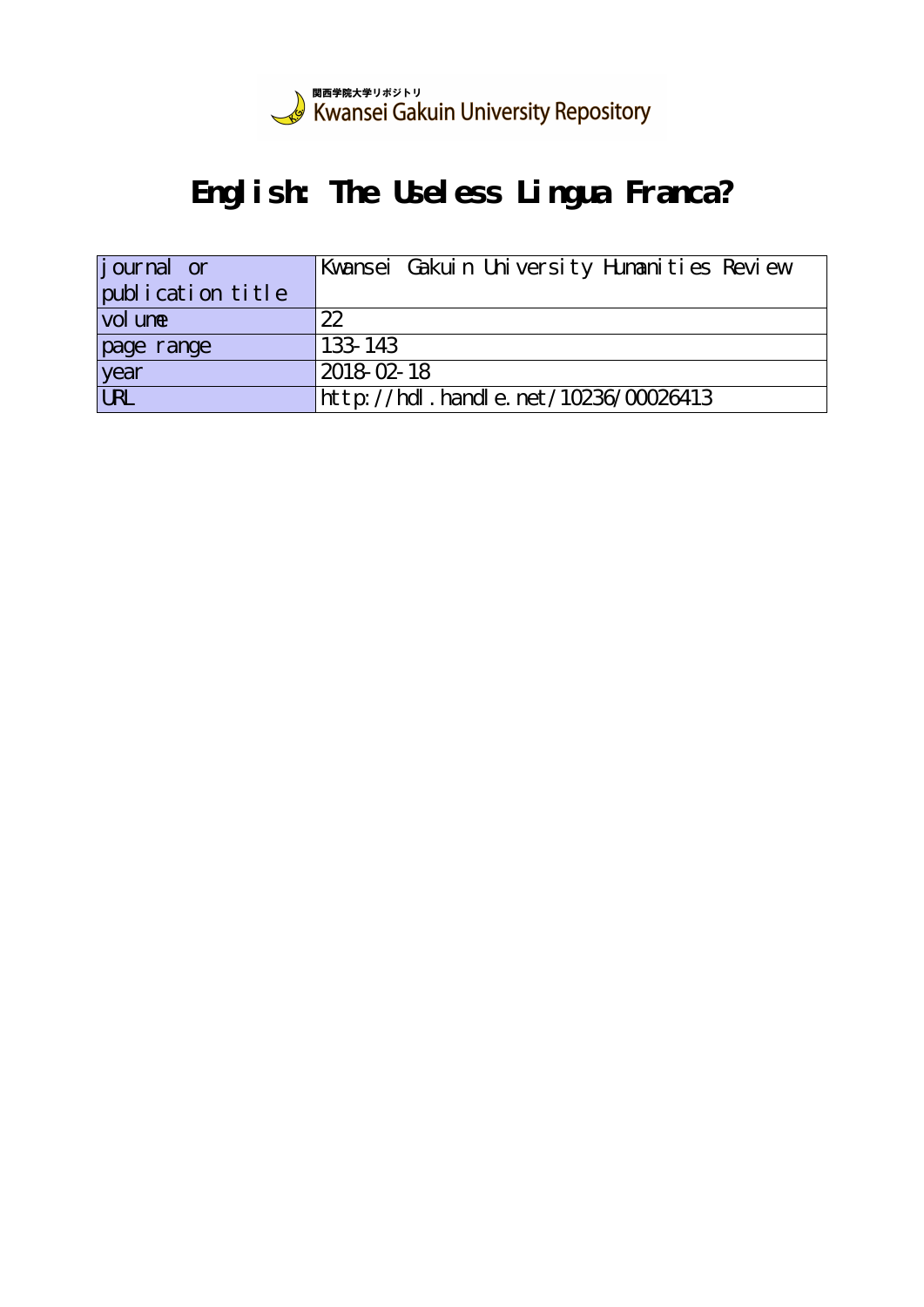*Kwansei Gakuin University Humanities Review* Vol. 22, 2017 Nishinomiya, Japan

## English: The Useless Lingua Franca?

## Laura HUSTON\*

#### **Abstract**

Japan is a materially rich society with compulsory education, with university graduates having completed ten years of English instruction, yet Japan performs poorly on the global standardized TOEIC test, ranking below countries with languages at a comparable distance from English. In an investigation of Japanese attitudes toward English, the author administers a 110-item Likert scale survey to 130 Japanese university students taking required English classes. Survey responses are at risk of social desirability bias, of respondents' tendency to provide answers that they believe to be characteristic of "good" or "nice" people. The investigator attempts to lessen this risk through the inclusion of survey items that would not elicit hostility toward English, but allow respondents to show a level of acceptance of a lack of English in their lives: a lack of utility for the world's lingua franca. A large minority of respondents, about 30 to 40%, reveal satisfaction in a life without English and with low levels of interaction with the world outside Japan. The author considers these results in the context of material conditions and recent political developments in Japan.

**Key words**: TESOL, EFL, motivation, questionnaire, opinion survey, Japan, university

### **English: The Useless Lingua Franca?**

Japan is a materially rich and advanced society with compulsory education through the first nine school years (i.e., until about age 14). English lessons are

<sup>──────────────────────────────────────────</sup> \* Instructor of English as a Foreign Language, School of Science and Technology, Kwansei Gakuin University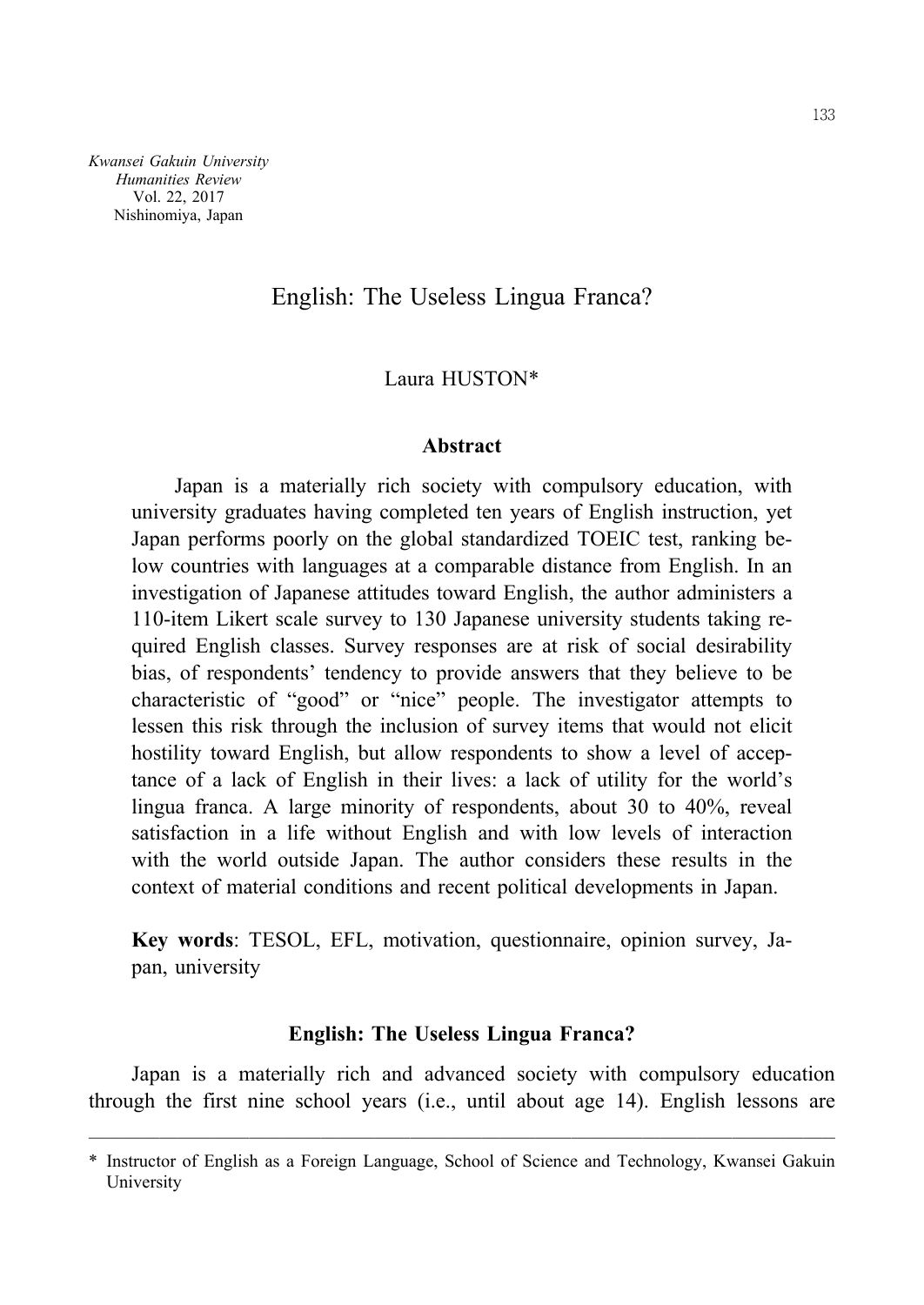compulsory starting in the fifth year of primary school. University entrance requires a passing grade on a foreign language exam. While the examinee may choose from among a selection of languages, this is effectively an English requirement since only about ten percent of Japanese high schools teach a foreign language other than English. University graduation in almost any major field of study requires at least two more years of English, resulting in a total of 10 years of English study: 2 years at primary level  $+$  3 in lower secondary  $+$  3 in upper secondary  $+$  2 years of required English at university.

Cram schools drill teenagers in academic English and there are several hundred English conversation schools across the country, with over 600 of them members of large business chains. English study materials sell well and every year, over one million Japanese take the Test of English for International Communication (TOEIC), a U.S.-based exam (Educational Testing Services, 2016). Japan even has its own standardized English exam, the Eiken Test in Practical English Proficiency (実用英 語技能検定 Jitsuyō Eigo Ginō Kentei), recognized only in its country of origin and by some Australian schools, one New Zealand school, and about 350 universities in North America (Eiken Foundation of Japan, 2016).

Yet Japan fares poorly in English. As convenient as it would be to lay blame on the great language distance between English and Japanese, especially in their written forms, Japan's neighbors South Korea (2015 TOEIC score ranking 18 out of 46), China (ranked 24th), and Taiwan (37th), with native languages completely unrelated to English, consistently outperform Japan, ranked 39th out of 46 on 2015 TOEIC scores (Educational Testing Services, 2016).

Neither is isolation an excuse. Japan drew 24 million foreign visitors in 2016 (Japan Times 2017). Last year 2.23 million foreigners were resident in Japan (Murai, 2016). Internet speed is fourth highest in the world, and wi-fi coverage increases month by month. Japan's natural isolation has been beneath mention for decades and cannot be cited as a reason for any current social conditions.

If the university graduates of a rich country in the 21st century cannot speak the world's lingua franca, the first cause to look into is that nation's education system. A secondary, more nebulous site for investigation is the culture and society that produced that education system, and which will be strongly influenced by it in turn. In this paper I investigate a small, specific sector of Japanese society: university students taking required courses in English.

I have taught English in Japan for sixteen years, three of these at the university level. I have striven to show the relevance of English to my students' lives. Psycholinguist Zoltan Dornyei (2001) has shown that when students feel that a subject is relevant, they are more motivated to learn. Studies show that more motivated students learn better (Ortega, 2009).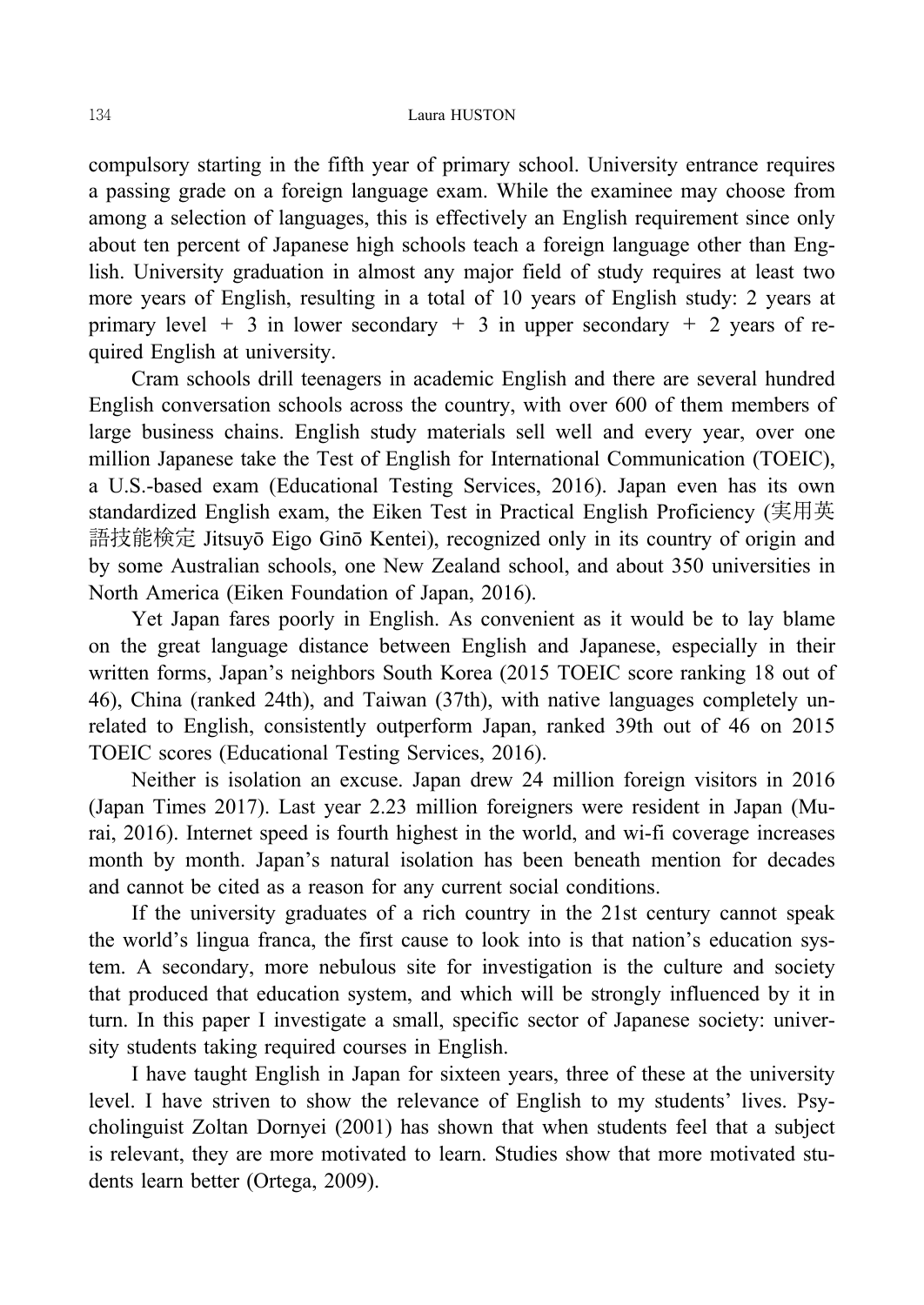As easy as it is to joke about lazy or apathetic university students, I have been surprised by cheerful, cooperative students who say that they like English―even those who are about to travel to study in an Anglophone country, by their own choice―who treat English as though it were not a powerful tool for personal advancement in the world, but a formal requirement to dispense with as quickly as possible. Do these Japanese university students actually believe that English is useless?

To collect data, I wrote and distributed a survey of 110 statements, eliciting responses of agreement or disagreement on a five-point Likert scale: "strongly disagree," "disagree," "neither agree nor disagree," "agree," or "strongly agree." Survey items were in Japanese, the respondents' native language. Items referring to similar content or topics were spaced far apart within the survey, not clustered together. Respondents were a convenience sample of 130 students taking required English courses at a mid-ranked university of about 7000 students in western Japan. The sex ratio is seriously distorted: 72.31% of respondents identified as male. Most respondents (83.08%) were 19 or 20 years old. Two respondents claimed to have been educated as children in languages other than Japanese. One selected the option stating that she had spent her childhood overseas. Two more described themselves as not Japanese, raised outside Japan. All 125 other respondents described themselves as raised in Japan, speaking Japanese at home and at school.

Asked to agree or disagree with direct statements of the general utility of English, respondents usually agreed or strongly agreed.

| English is useful for              | percentage who agree or strongly agree |  |  |  |  |  |  |
|------------------------------------|----------------------------------------|--|--|--|--|--|--|
| a. <i>international</i> business   | 92.3%                                  |  |  |  |  |  |  |
| b. international aid and diplomacy | 87.69%                                 |  |  |  |  |  |  |
| c. international sports            | 86.16%                                 |  |  |  |  |  |  |
| d. international arts and culture  | 71.54%                                 |  |  |  |  |  |  |

The researcher also included survey items to show respondents' opinions of the utility of English for them in their work and earning power.

|                                                                               | percentage who agree or strongly agree |  |
|-------------------------------------------------------------------------------|----------------------------------------|--|
| e. It would be worth the effort to become proficient at English to earn more  |                                        |  |
| money.                                                                        | 77.69%                                 |  |
| f. It would be worth the effort to become proficient at English to get a more |                                        |  |
| interesting job.                                                              | 73.85%                                 |  |
| g. If I can use English, I can earn more money.                               | 70.77%                                 |  |
| h. English is useful for my future career.                                    | 63.85%                                 |  |
| <i>i.</i> Jobs in Japan that require English usually pay well.                | 66.07%                                 |  |
|                                                                               |                                        |  |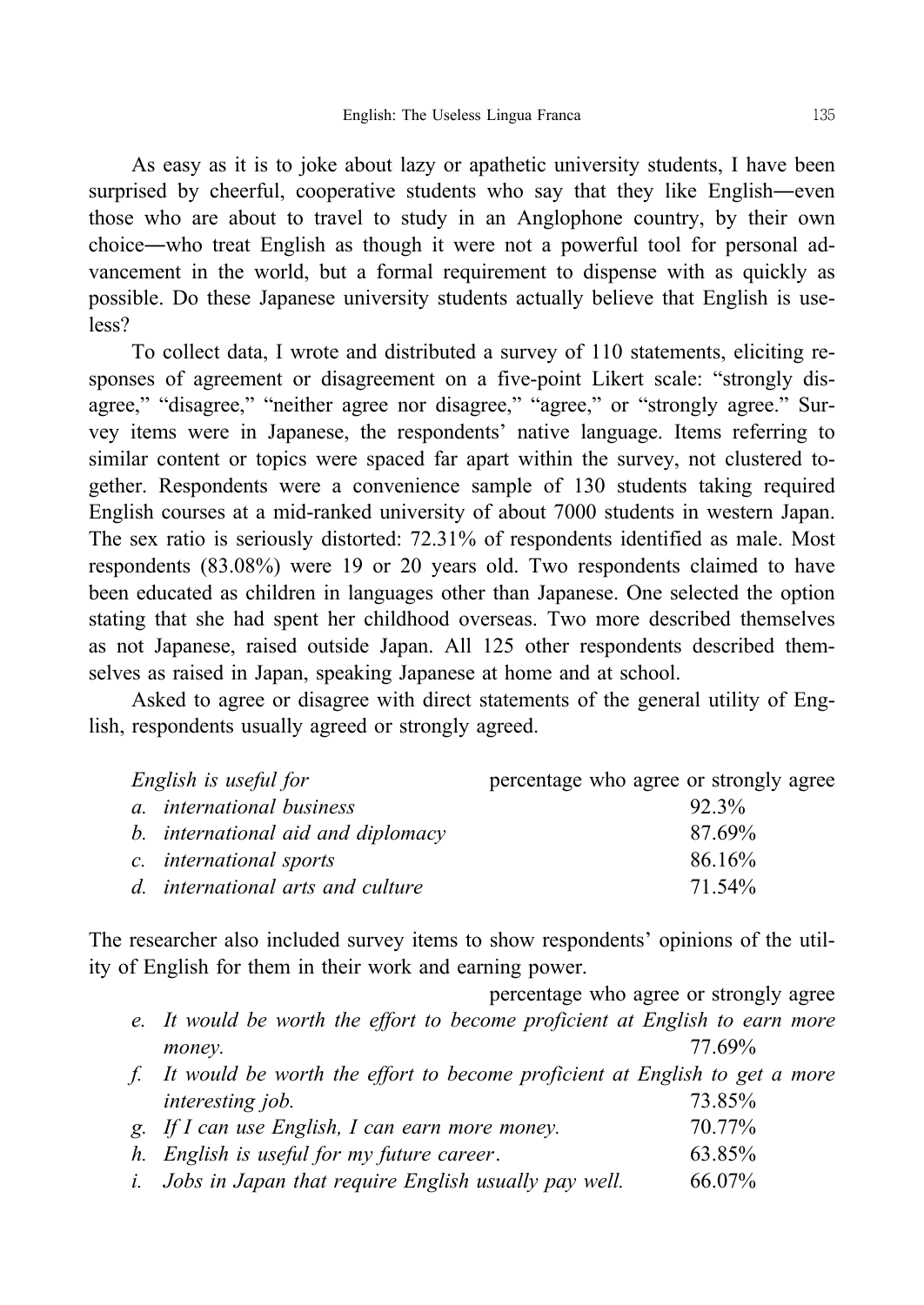*j. If I can use English, I can get a more interesting job.* 62.31%

The researcher included statements of the importance of English in the students' education. These items are open to interpretation as students' opinions of their current English classes, rather than their opinions of English overall.

*k. In university English classes, I will learn things useful for my future career.* 86.15%

*l. It's important for me to get good grades in English at university.*

*m. In university English classes, I will learn things useful for my everyday life.* 57.69%

65.38%

*n. Doing well in English class will help me do well in other university classes.* 56.16%

Some statements investigated opinions of largely work-related "push factors" that make English necessary, rather than merely advantageous.

*o. Someday I will need to understand foreigners speaking to me in English.* 76.15%

- *p. For my future career, I will have to communicate with foreigners in Japan.* 65.38%
- *q. Someday I will need to speak with foreigners in English.* 66.16%
- *r. For my future career, I will have to communicate with foreigners outside Japan—for example, by e-mail.* 56.16%

It's difficult to feel surprised at agreement with these statements. The international prominence of English is inescapable. The survey might also have elicited such high levels of agreement due to social desirability bias, a tendency to respond to a survey item as one thinks a "good" or "nice" person would, regardless of the respondent's true opinion or experience. Another possible distortion of responses could come from acquiescence bias, the disposition to agree with or answer affirmatively to survey items when uncertain.

As a check against the social desirability bias―the students telling the researcher "what [they believed] she wanted to hear"―the researcher included survey items that did not lead the respondent to declare English to be useless, yet still referred to the role of English in their lives. For example, how often do the respondents actually use English?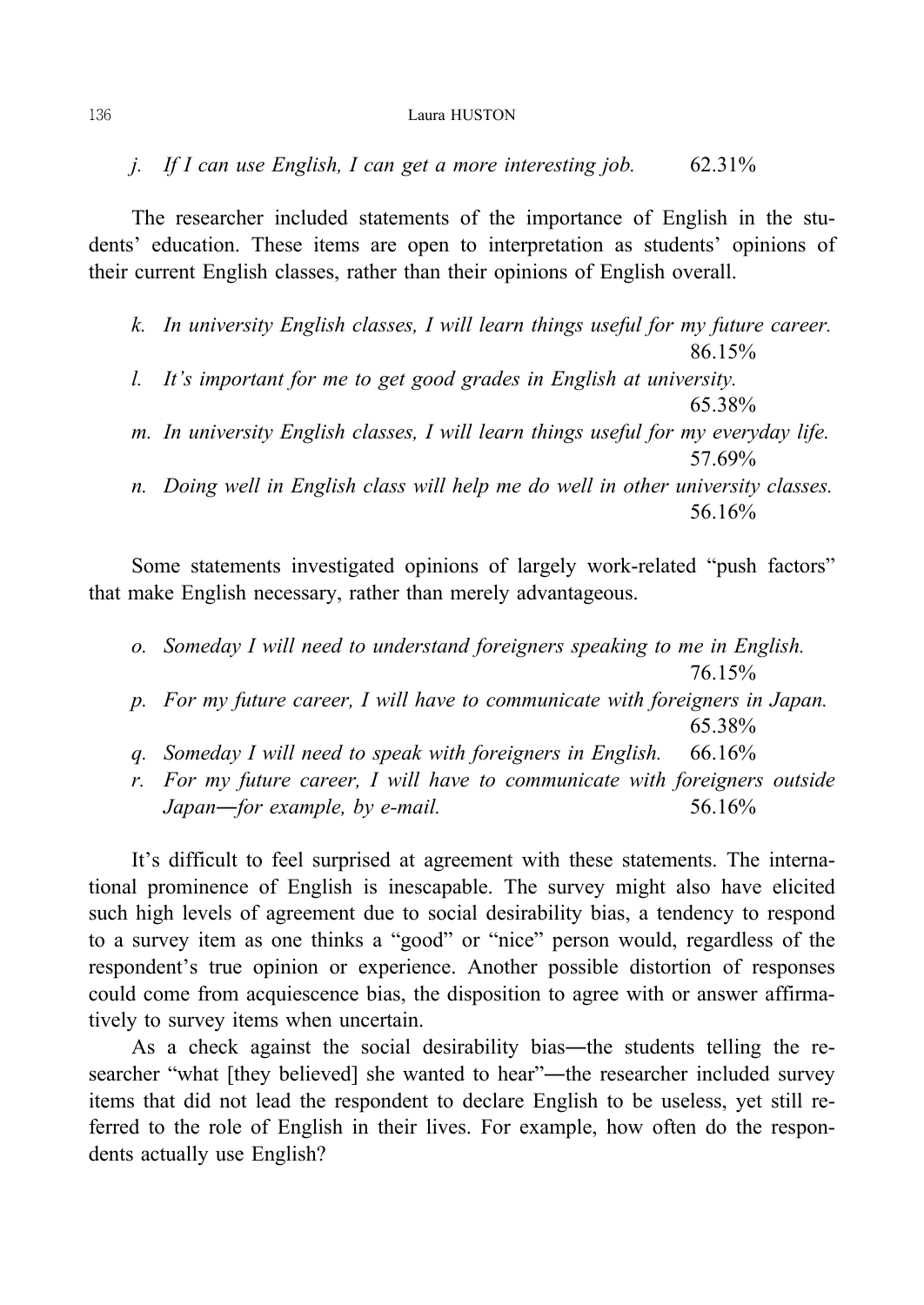- *s. I listen to music with English lyrics not connected to any classes or assignments.* 81.54%
- *t. I watch English-language movies not connected to any classes or assignments.* 52.31%
- *u. I play English-language video games not connected to any classes or assignments.* 40.77%
- *v. I use English-language websites not connected to any classes or assignments.* 25.38%
- *w. I watch English-language TV shows not connected to any classes or assignments.* 22.30%
- *x. I listen to English-language podcasts not connected to any classes or assignments.* 20.77%
- *y. I speak English outside class, unrelated to any assignments.*

18.46%

*z. I read English newspapers not connected to any classes or assignments.* 12.31% *aa. I read English magazines not connected to any classes or assignments.*

10.77%

Consumption of Anglophone media is not surprising in the face of the juggernaut of the American entertainment business. One serious deficit of item *t* is that it does not refer to the presence or absence of Japanese subtitles. Yet these responses show that for all their belief in the utility of English for international activities, better jobs, and academic requirements, the respondents don't actually use it all that much. Low figures of agreement with *z* and *aa* are certainly due to the decline of print media, especially among the young. But the numbers are still striking considering the easy availability of English print media in urban Japan―about forty minutes from campus, in the case of these respondents.

In another strategy against social desirability bias, I presented respondents with items measuring their acceptance of a lack of English use and international experience in their lives. (In a largely monocultural, monolingual society like Japan, much use of the world's lingua franca is likely to be result of going abroad-- rather than, say, answering an e-mail or attending a meeting in one's home country.)

| ab. If I never use English overseas, that's OK.         | 30%    |
|---------------------------------------------------------|--------|
| ac. If I never use foreign media in English, that's OK. | 31.53% |
| ad. If I never speak with foreigners, that's OK.        | 34.62% |
| ae. If I never travel outside Japan, that's OK.         | 34.62% |
| af. If I never study in another country, that's $OK$ .  | 38.47% |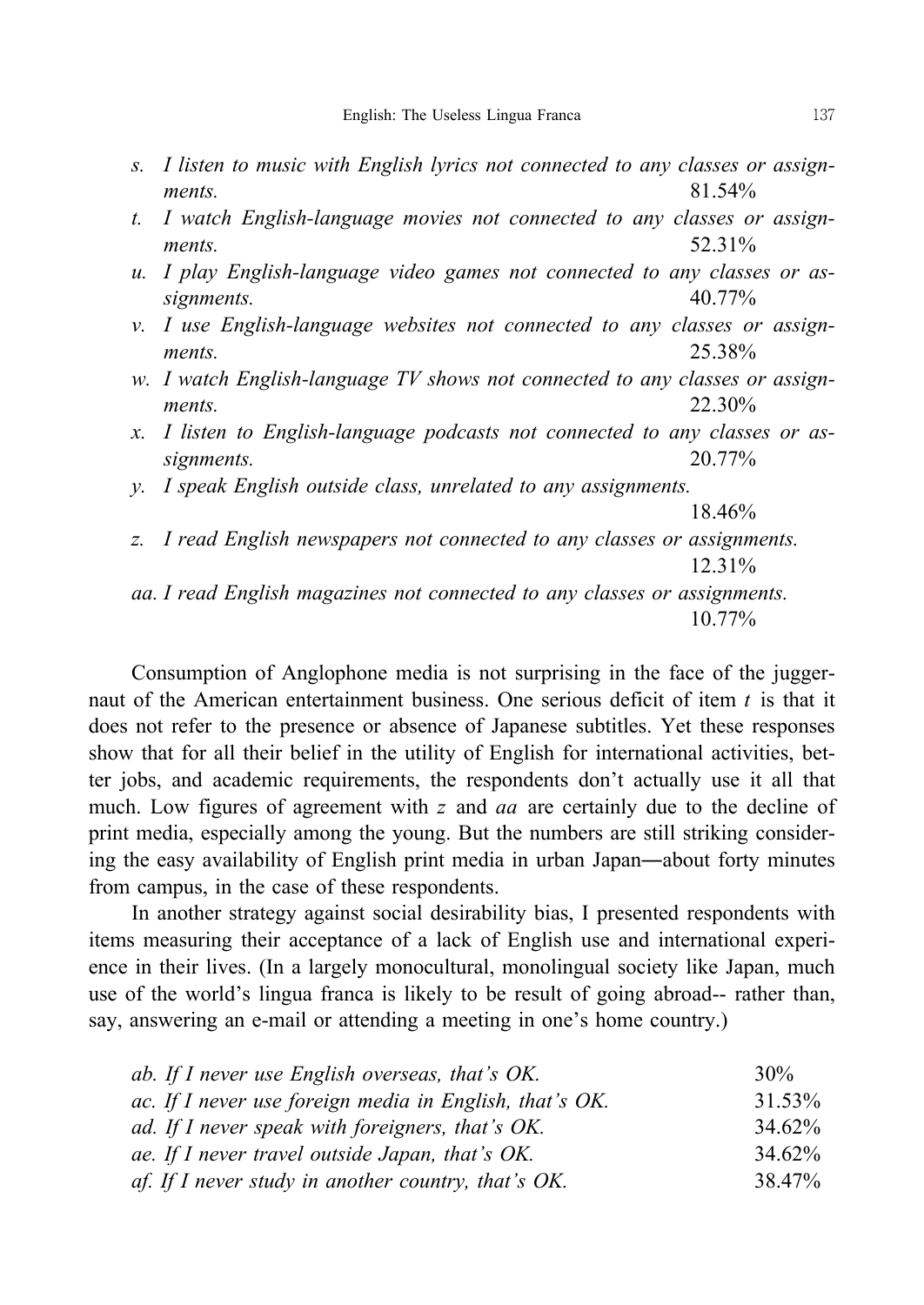| ag. If I never use English in Japan, that's OK. | 41.53% |
|-------------------------------------------------|--------|
| ah. If I never work overseas, that's OK.        | 46.15% |
| ai. If I never live overseas, that's OK.        | 49.23% |

For item *ad,* 22.31% of respondents agreed, and 12.31% agreed strongly. 23.08% of respondents agreed with item *ae,* while only 11.54% agreed strongly. While never claiming a majority of responses, these large minorities reflect a reluctance to use English and participate in activities that would require English. This is not a mere rejection of the Anglo-American hegemony. With the prominence of English in the world, those who shun it deprive themselves of direct interaction around the world in the fields of business, science, diplomacy, sports, the arts, and the humanities―unless they happen to speak a few other widely-used languages, which is unlikely in Japan, where English utterly dominates foreign-language education.

This rejection of the world beyond Japan is, in this very small sample, rather widespread—thirty to forty percent—and yet quiet, with low rates of disagreement with statements of the utility of the world's lingua franca and their own need for it. A point to consider is whether respondents might be correct to say that, in the barest material terms, English is useless to them―or at least that they don't need it. A foreign language widens the outlook, enhances life, stimulates the mind, but cannot be called necessary in Japan. There is no such thing as a neighborhood in Japan where you can't use the national language in the shops. You can live a long, secure, healthy life, physically comfortable, educated and entertained, from snowy Hokkaido to tropical Okinawa, without ever setting foot outside Japan or speaking a word of a language other than Japanese. (Indeed, millions do.) English is for personal development, not (in most fields of endeavor) material well-being. Millions of other Japanese invest time, money, and effort on English as a hobby, but unless their work has some international scope, this investment is completely optional, not a necessity. And when something is both unnecessary and unwanted, then it is certainly useless.

Yet, if we are speaking of material welfare, English proficiency is the global mark of education, and the better-educated tend to earn more than the less-educated. Questions of the correlation of English proficiency with wealth in Japan, along with causation―Do English-speakers get rich, or do the rich spend on English study?― are topics for another paper.

Where English is necessary is at school. As mentioned earlier, it's a required subject from the seventh year of school through the first two years (at minimum) of university. For those nine years, students need to master enough English to fulfill academic credit and earn diplomas. Anthropologist Brian McVeigh (2004) has argued that Japanese school English is not at all the English recognized by proficient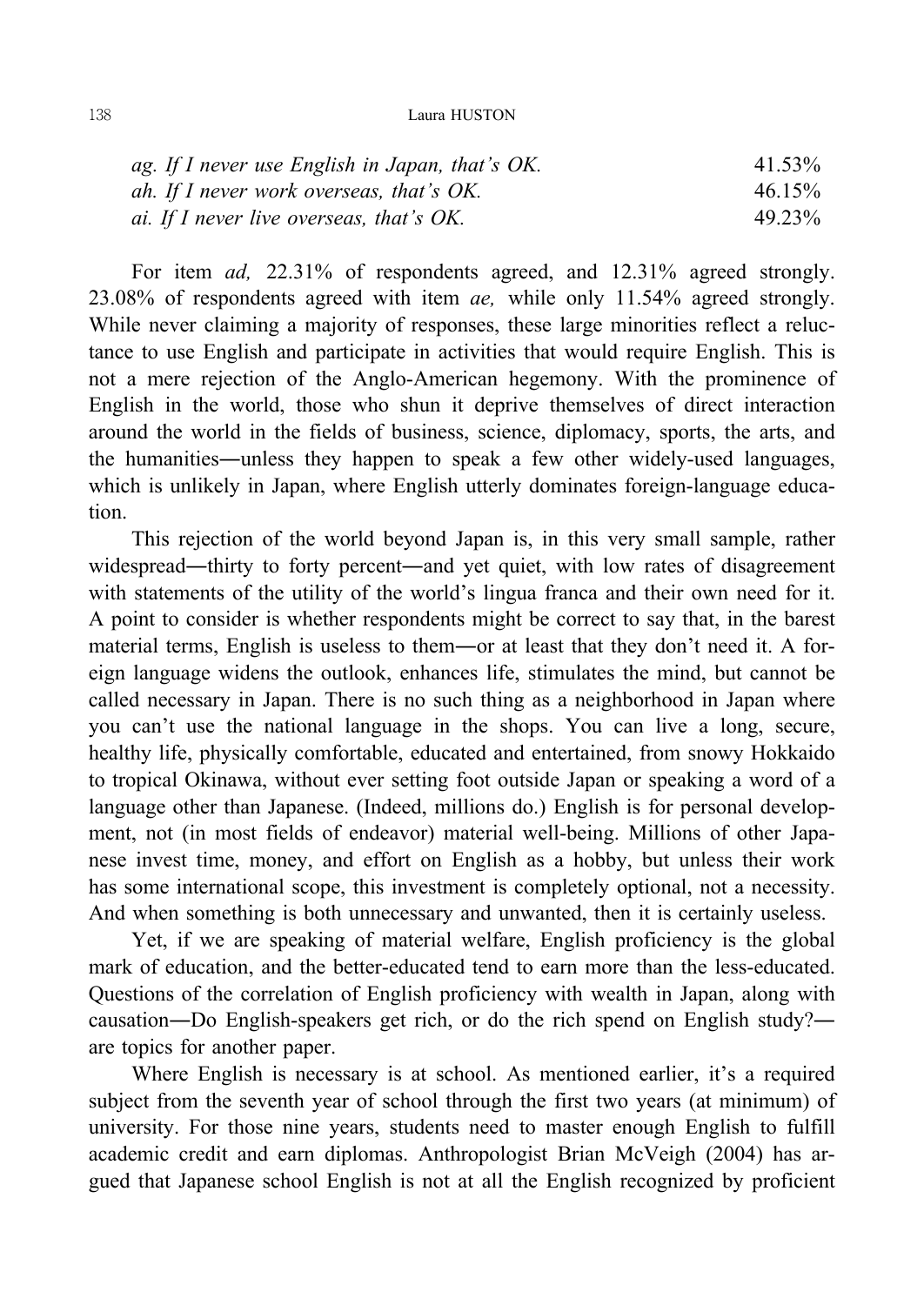users worldwide, but is instead a different entity we may call *Eigo,* the Japanese word (英語) for "English." *Eigo* is a code clearly based on English, but used only in Japan.

Since all Japanese residents of Japan speak Japanese, there is no need for a lingua franca in Japan, so *Eigo*'s use is restricted to schools, universities, and these institutions' instructional materials. So while we might first be inclined to say that in Japan, English is necessary at school, some would argue that it's not: *Eigo* is. In Japanese education, *Eigo* plays a role similar to that of Latin in Western schools until the twentieth century, an academic gatekeeper and a logical puzzle to be solved, and with no function beyond these. The important difference is that in the nineteenth century, no one's mother tongue was Latin, while today English is the native language of about 450 million people, and a language in daily, complex use by one billion people.

If our sample of university students doesn't need English to live comfortably in Japan, surely they appreciate English as at least a useful tool for engagement with the world. Do they expect their native language to serve them just as well as English might in linking them to the world?

*aj. Computer translation makes it unnecessary for me to learn English.*

10.77%

- *ak. Computer translation is just as good as human translation.* 15.39%
- *al. Foreigners want to speak with me in Japanese.* 33.08%
- *am. Everyone I will ever need to talk to will understand Japanese.* 36.15%
- *an. Everyone I will ever want to talk to will understand Japanese.* 40.76%

*ao. All the information I will ever need will be available to me in Japanese.*

41.54%

*ap. All the information I will ever want will be available to me in Japanese.*

41.54%

- *aq. If I ever go to a foreign country, I will depend on Japanese-speaking tour guides, interpreters, and other staff, and on information translated into Japanese, and that's OK.* 45.38%
- *ar. In the future, more foreigners will be able to speak Japanese.* 60.76%

For item *ao,* 29.23% agreed and 12.31% strongly agreed. 24.62% and 16.92% agreed and strongly agreed, respectively, with item *ap.*

It is interesting to compare items *am* and *an,* above, with earlier-cited items *o*: "Someday I will need to understand foreigners speaking to me in English" (76.15% agree or strongly agree) and *q*: "Someday I will need to speak with foreigners in English" (66.16% agree or strongly agree).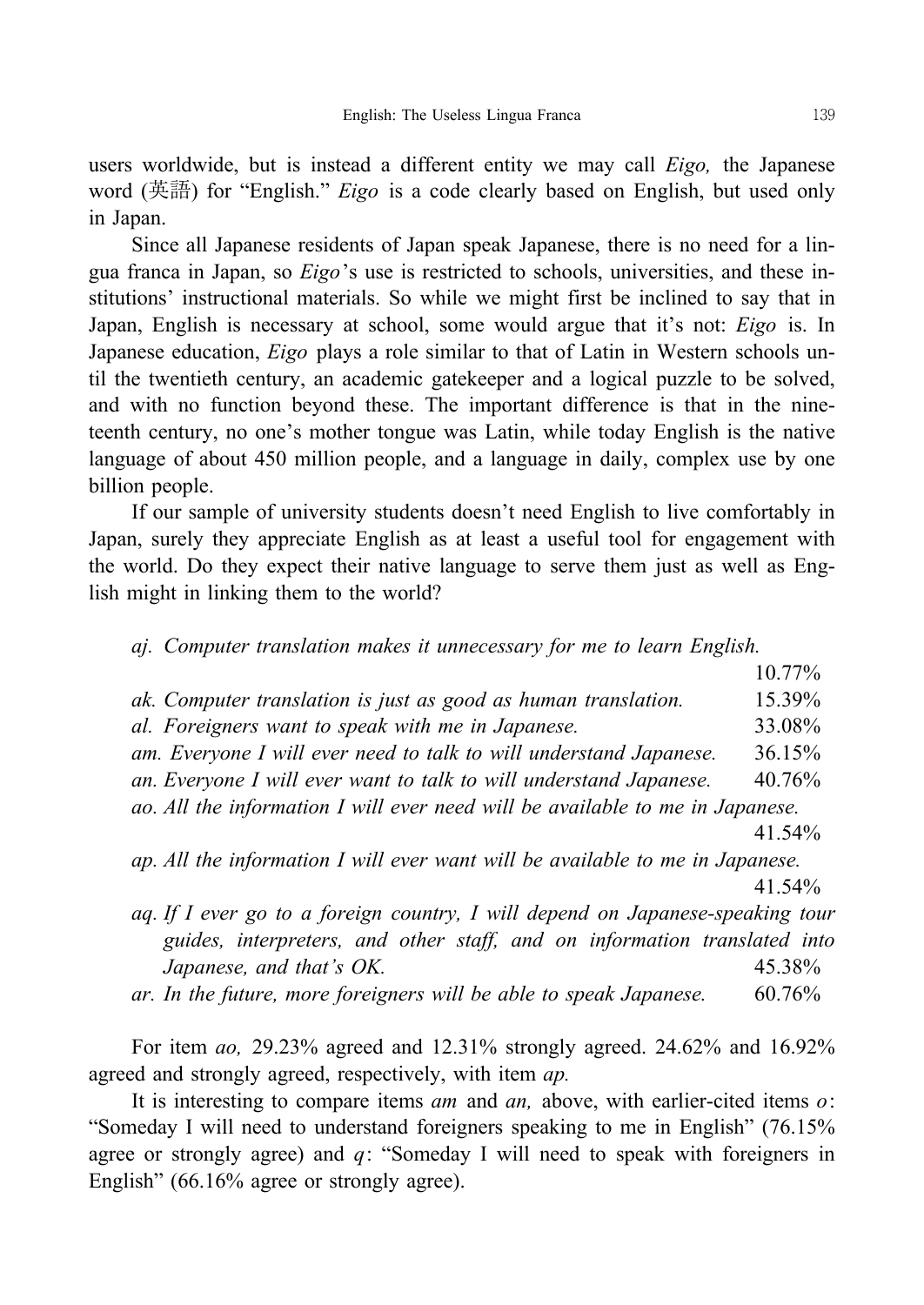EFL educators will take heart at the low levels of agreement with *aj* and *ak* above, and might react to *aq* by considering how many of their students can, after eight years of English lessons, ask spontaneously in English where the nearest toilet is. High levels of agreement with *al* and *ar* might be the result of the past twentyodd years of the international popularity of manga and animé and other products of "cool Japan," and perhaps encounters with eager tourists. (Maybe the statements in *al* and *ar* are both, to some degree, correct!)

Items *ao* and *ap,* on the availability of information in Japanese, deserve additional focus. While the day-to-day experience of life in Japan is that of the personal freedom taken for granted in rich countries, Japan's press freedom ranking has recently fallen from 61st to 72nd out of 180 nations, behind such countries as Haiti and Mongolia (Reporters Without Borders, 2016). On December 6, 2013, the Diet (national legislature) approved the Act on the Protection of Specially Designated Secrets (SDS) (特定秘密の保護に関する法律 Tokutei Himitsu no Hogo ni kansuru Hōritsu), Act No. 108 of 2013, proposed by Prime Minister Shinzo Abe's cabinet, which widens the scope of information that the government can designate as state secrets, defines terrorism in part as the forcing of "political and other principles or opinions on the state or other people," and imposes ten-year prison terms for journalists who leak state secrets. The administration of U.S. President Barack Obama supported this bill (Cain, 2013). Japanese who care about the freedom of information might want to seek sources of news and analysis outside their own country, and accordingly improve their reading skills in a foreign language.

Respondents' confidence in their native language is not quite as strong as their confidence in their homeland and in its role in the world.

|  |  |  |  | as. The world would benefit from greater Japanese influence. |  |  |  | 53.08% |
|--|--|--|--|--------------------------------------------------------------|--|--|--|--------|
|--|--|--|--|--------------------------------------------------------------|--|--|--|--------|

- *at. When and where Japan has had an influence, the rest of the world has benefitted from that influence.* 58.46%
- *au. There are some things that the world needs that can be found only in Japan.* 68.46%

It's not one-sided: respondents favor international exchange overall.

| av. Japan would benefit from more foreign influence.                          | 49.23% |
|-------------------------------------------------------------------------------|--------|
| aw. Japan has benefitted from foreign influence.                              | $50\%$ |
| ax. There are some things that Japan needs that can be found only outside Ja- |        |
| pan.                                                                          | 56 92% |

But if such a large minority of respondents, as shown in *aj-ar,* are content not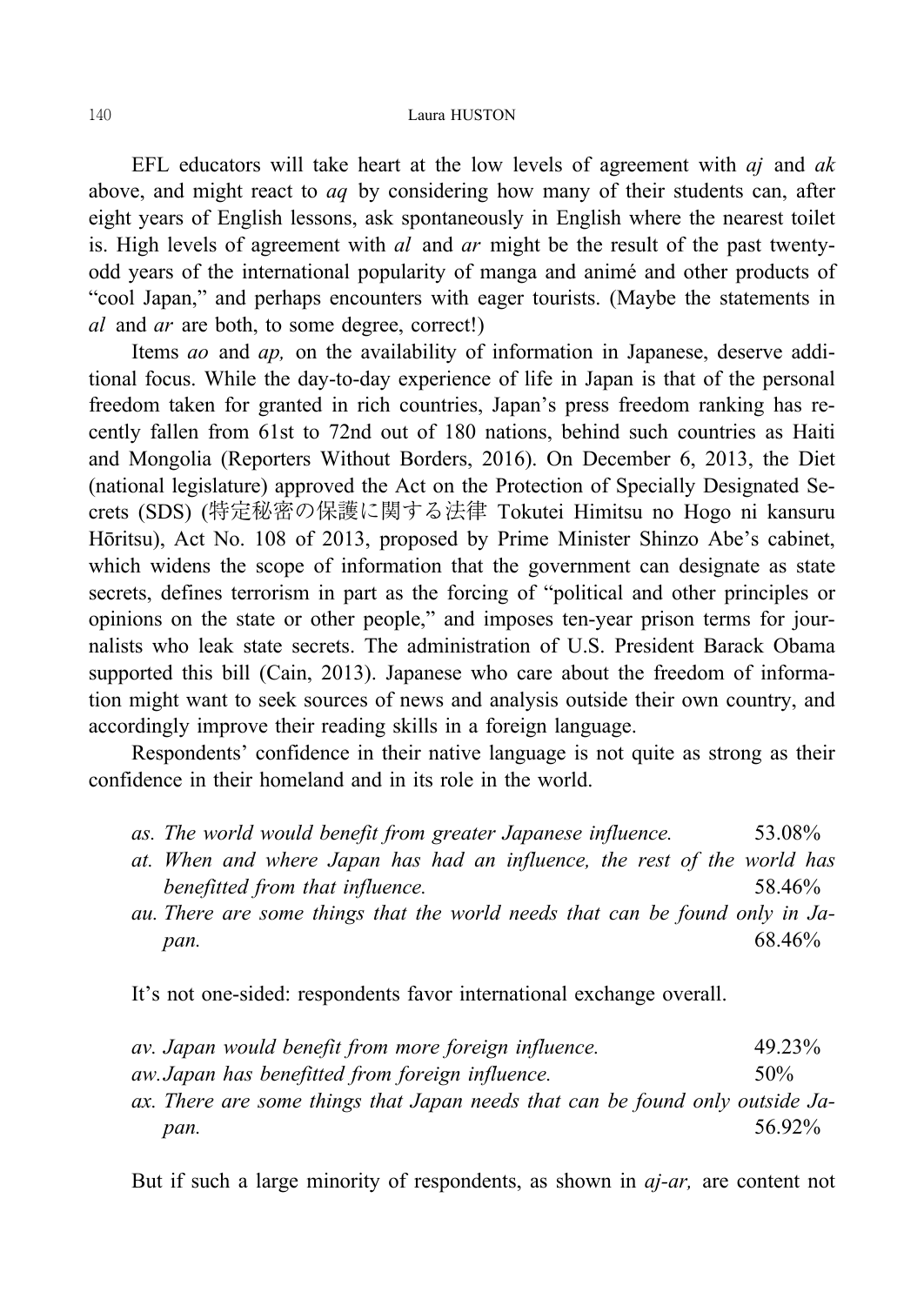to engage with the world outside Japan, then presumably someone else, not the respondents themselves, is to undertake all this international exchange: perhaps the Japanese-speaking foreigners of *al* and *ar.*

Of the survey items analyzed so far, none of the percentages of agreement response raise any alarm bells. We have a picture of a university student who is well aware of the utility of English for international activities, and of its necessity for the completion of university education and more prestigious careers, but who does not especially seek out its media, has little need for the territory of English, and is not compelled to use any language he did not learn in infancy. This paper has not yet shown any evidence of respondents' grave misconceptions of the role of English, or of any low estimation of the importance or worth of the world beyond Japan.

Now let us consider:

| ay. English is useful for science.                                               | 54.62%                       |
|----------------------------------------------------------------------------------|------------------------------|
| az. To complete my education, I will have to communicate with foreigners in      |                              |
| Japan.                                                                           | 46.93%                       |
| ba. English is useful for studying the humanities.                               | 46.15%                       |
| bb. Jobs in Japan that require English are usually interesting.                  | 40%                          |
| bc. To complete my education, I will have to communicate with foreigners out-    |                              |
| side Japan—for example, by e-mail.                                               | 38.46%                       |
| bd. If English credit were not required for my degree, I would take an elective  |                              |
| English class for credit.                                                        | 33.85%                       |
| be. I will be more successful in life if I do well in English in university.     |                              |
|                                                                                  | 29.63%                       |
| bf. For my future career, I will have to travel outside Japan.                   | 29.23%                       |
| bg. If English credit were not required for my degree, I would still study it on |                              |
| my own.                                                                          | 29.23%                       |
| $\mathbf{r}$ $\mathbf{r}$                                                        | $\sim$ 4 $\sim$ 1 0 $\prime$ |

*bh. To complete my education, I will have to travel outside Japan.* 24.61%

While a majority of respondents agreed or strongly agreed with item *ay,* that majority is still astonishingly small, given that 75% to 90% of the world's scientific papers are published in English (Deng 2015). Item *az* demands notice because about 53 of the respondents were the author's students, and they would have communicated with the author within a few minutes of completing the survey, to say nothing of how they needed to interact with the author over the semester to pass their required class. While agreement with item *be* is low, English teachers may be consoled that it is only a little lower than the 36.15% agreement with the more general "I will be more successful in life if I do well in my university classes."

Earlier results showed majority agreement that "It would be worth the effort to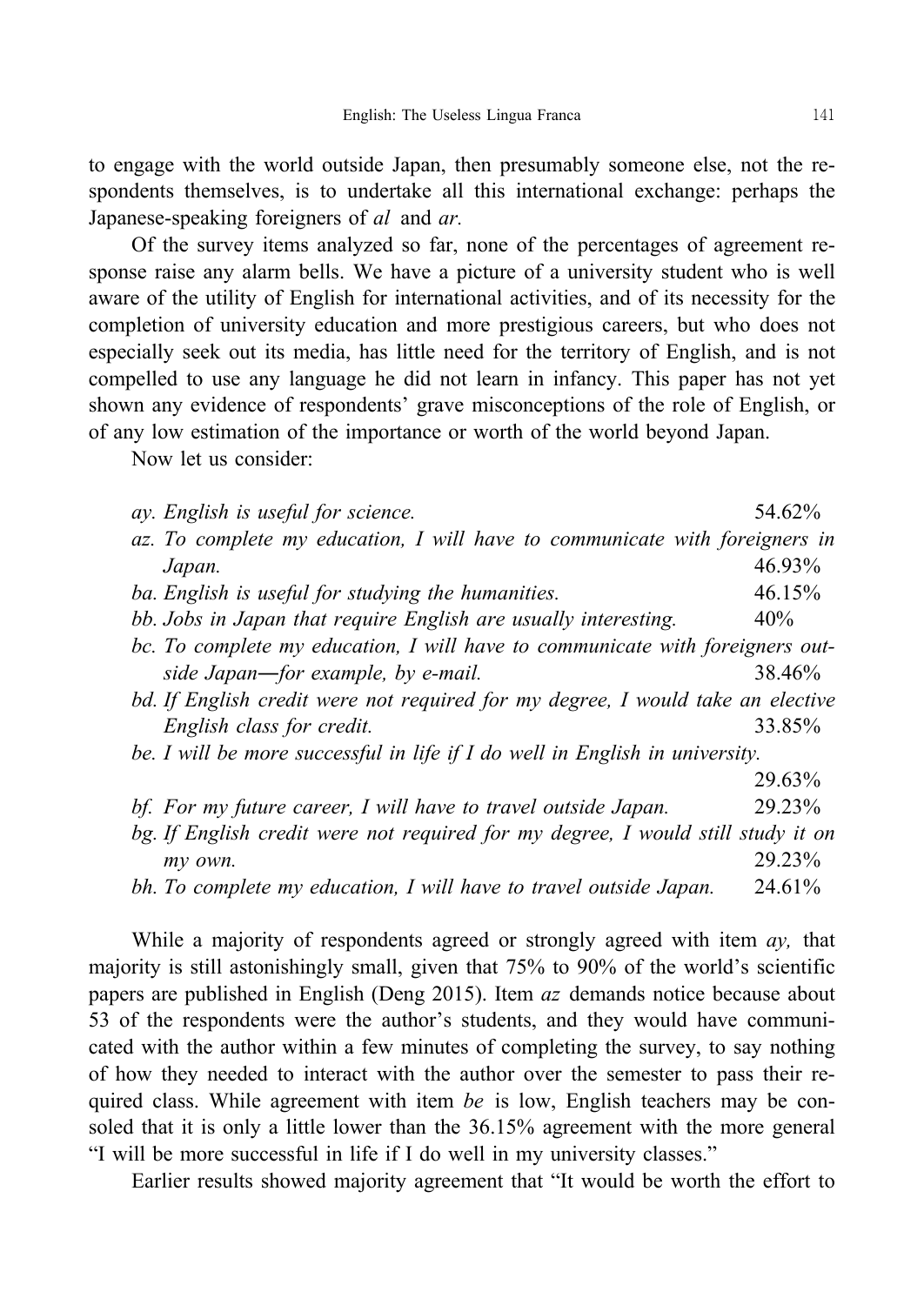become proficient at English to get a more interesting job" (item *f*) and "If I can use English, I can get a more interesting job" (item *j*), yet only 40% agree with item *bb* that "Jobs in Japan that require English are usually interesting." Low levels of agreement with items *bc, bf,* and *bh* further contribute to the picture of a comfortable life untroubled by engagement with the world outside Japan.

As the preeminent language of scholarship, English is, of course, useful for studying the humanities, despite these students' response to item *ba.* How could they be so mistaken about this large field of inquiry? This merits a digression into Japanese educational policy. On June 8, 2015, following instructions from Prime Minister Shinzo Abe, Hakubun Shimomura, the Minister of Education, Culture, Sports, and Technology, issued instructions to Japan's 86 national universities to take "active steps to abolish [social science and humanities] organizations or to convert them to serve areas that better meet society's needs." (Social Science Spaces, 2015) (Universities in Japan are categorized by funding sources: national, prefectural, city, or private.) Two of Japan's most prestigious, highest-ranking universities, Tokyo University and Kyoto University, both nationally funded, replied that they would not follow these instructions. However, according to a survey by the Yomiuri Shimbun newspaper, 26 national universities have already partially complied, making changes to their humanities departments, and seventeen have stopped recruiting students in these areas. This is not a plan or a threat: this has already happened. (English classes unrelated to literature or linguistics are not considered areas of the humanities.) While the survey featured in this paper was conducted at a private university, not a nationally-funded one, it's difficult to imagine that the directive issued by the Ministry of Education, Culture, Sports, and Technology has not affected the standing of the humanities in the academy and in student opinion.

This paper presents raw data from a very small pilot study. Much more about the role of English in the lives of Japanese university students could be learned from the administration of this survey to many more students, more diverse academically, over a wider geographic area, and especially to more women, who make up only 27.69% of current respondents. This paper also refers only to the percentages of respondents who agree or strongly agree with the survey items. Future papers could investigate levels of disagreement and the large numbers of responses to "neither agree nor disagree." I would also like to find out whether respondents who, for example, had greater confidence in the usefulness of the Japanese language, or more favorable opinions on international exchange, were more likely or less likely to believe in the usefulness of English. With a respondent identification system and a team of interpreters, this study could move farther in qualitative directions.

The next inquiry would be how to apply findings to the benefit of Japanese students of English at all levels.